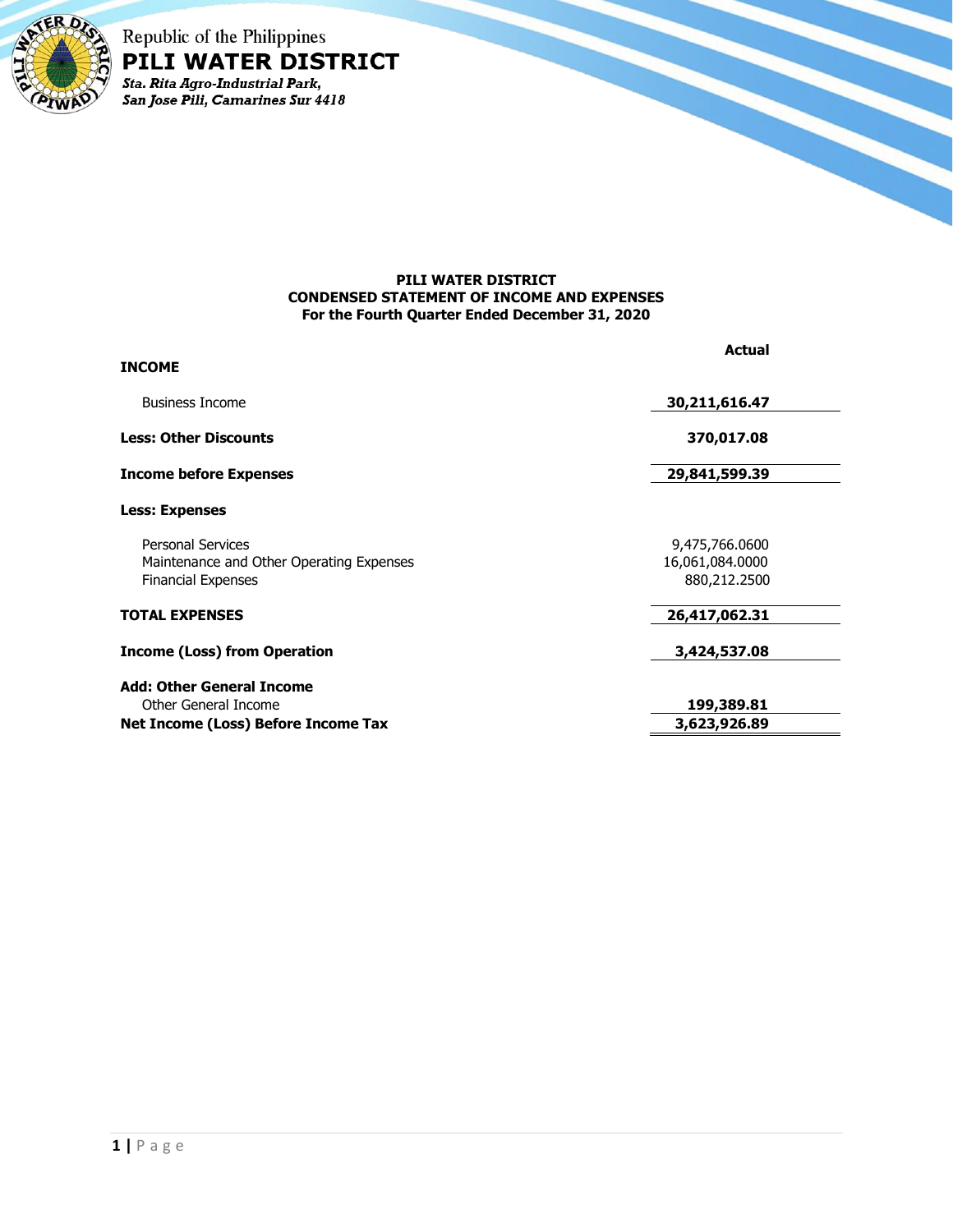## **PILI WATER DISTRICT CONDENSED BALANCE SHEET As of December 31, 2020**

## **CURRENT ASSETS**

| Trade and Other Receivables-Net<br><b>Inventories</b><br>Prepayments<br><b>Total Current Assets</b><br><b>NON-CURRENT ASSETS</b><br>Investment<br>Property, Plant and Equipment | 14,879,319.33<br>22,299,362.79<br>1,074,183.85<br>63,286,805.79<br>25,784,718.77<br>255,473,796.64 |
|---------------------------------------------------------------------------------------------------------------------------------------------------------------------------------|----------------------------------------------------------------------------------------------------|
|                                                                                                                                                                                 |                                                                                                    |
|                                                                                                                                                                                 |                                                                                                    |
|                                                                                                                                                                                 |                                                                                                    |
|                                                                                                                                                                                 |                                                                                                    |
|                                                                                                                                                                                 |                                                                                                    |
|                                                                                                                                                                                 |                                                                                                    |
|                                                                                                                                                                                 |                                                                                                    |
| <b>Other Assets</b>                                                                                                                                                             | 2,824,781.32                                                                                       |
| <b>Total Non-Current Assets</b>                                                                                                                                                 | 284,083,296.73                                                                                     |
| <b>TOTAL ASSETS</b>                                                                                                                                                             | 347,370,102.52                                                                                     |
|                                                                                                                                                                                 |                                                                                                    |
| <b>Current Liabilities</b>                                                                                                                                                      |                                                                                                    |
| Payable Accounts                                                                                                                                                                | 24,768,031.56                                                                                      |
| <b>Inter-Agency Payables</b>                                                                                                                                                    | 1,386,547.91                                                                                       |
| <b>Other Liability Accounts</b>                                                                                                                                                 | 3,804,497.81                                                                                       |
| <b>Total Current Liabilities</b>                                                                                                                                                | 29,959,077.28                                                                                      |
| <b>Non-Current Liabilities</b>                                                                                                                                                  |                                                                                                    |
| Loans Payable-Domestic-Long Term Debt                                                                                                                                           | 19,530,584.46                                                                                      |
| <b>Deferred Credits</b>                                                                                                                                                         | 8,003,109.89                                                                                       |
| <b>Total Non-Current Liabilities</b>                                                                                                                                            | 27,533,694.35                                                                                      |
| <b>TOTAL LIABILITIES</b>                                                                                                                                                        | 57,492,771.63                                                                                      |
| <b>EQUITY</b>                                                                                                                                                                   |                                                                                                    |
| <b>Restricted Capital</b>                                                                                                                                                       | 23,380,787.96                                                                                      |
| <b>Retained Earnings, End</b>                                                                                                                                                   | 266,496,542.93                                                                                     |
| <b>Total Equity</b>                                                                                                                                                             | 289,877,330.89                                                                                     |
| <b>TOTAL LIABILITES AND EQUITY</b>                                                                                                                                              | 347,370,102.52                                                                                     |